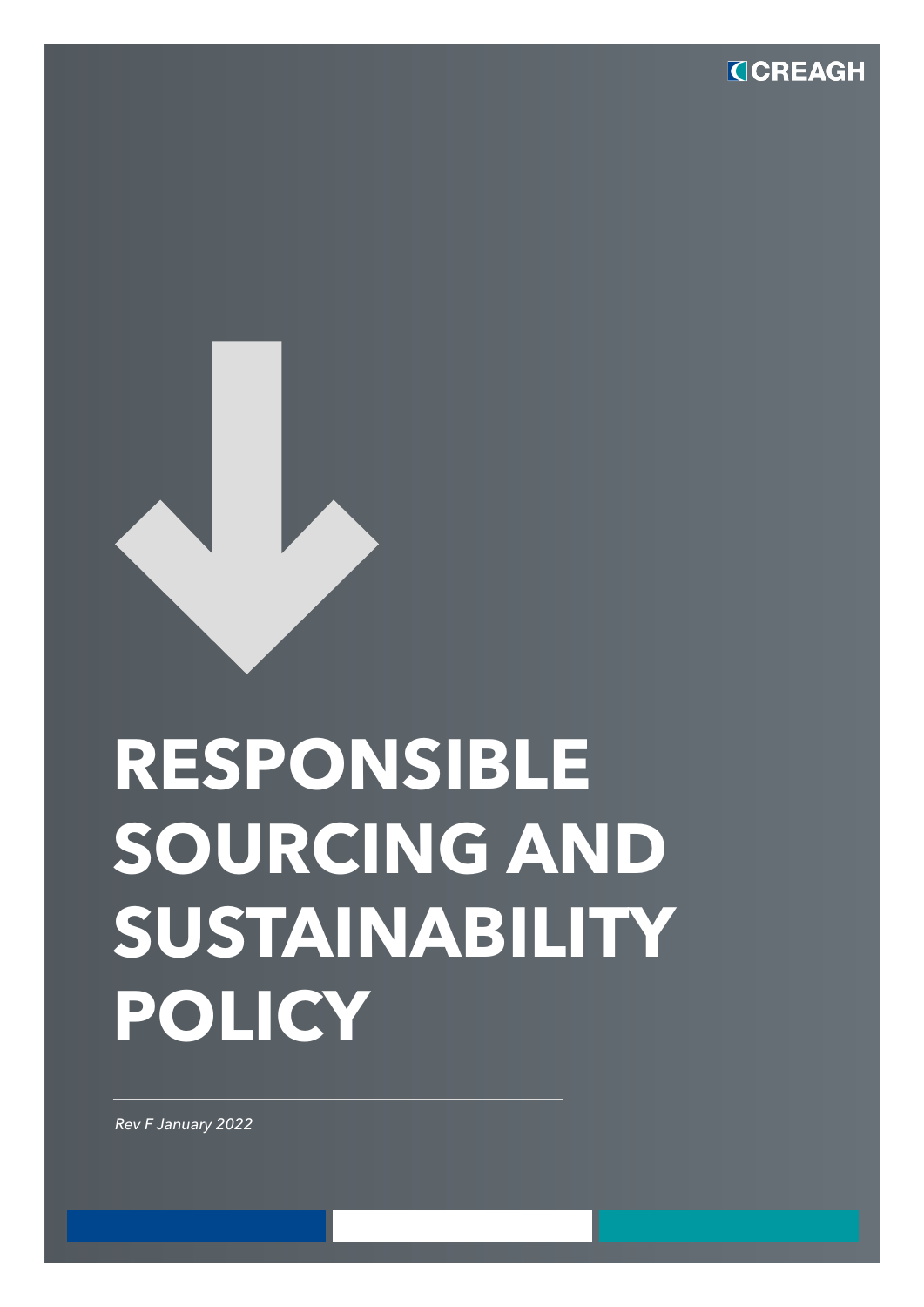Creagh Concrete Products Ltd takes an integrated approach to all our business processes and has therefore adopted a single sustainability policy, which is regularly reviewed for continuing suitability and appropriateness. Concern for the environment and promoting a broader sustainability agenda are integral to Creagh Concrete Products Ltd professional activities and the management of the organisation.

Creagh Concrete Products Ltd provides employment and economic activity and builds our business on the basis of responsible practices. We empower our employees, contractors and supply chain to operate in accordance with these practices and we actively engage with our customers, communities and other stakeholders to promote their wider adoption.

We value our workforce and by recruitment, selection and development of employees, contractors and suppliers, ensure that they are appropriately skilled and competent to carry out their roles; we assess the competencies of all personnel within our company, and strive to bring the best out in all our employees by introducing various training and awareness courses.

We engage with our stakeholders to encourage innovative development of our products and manufacturing systems to continually improve sustainable performance throughout the product lifecycle and build a profitable and sustainable business. We take case studies from other leading precast concrete companies to ensure best practice for all areas of work that we undertake.

## **MANAGEMENT SYSTEMS**

We adopt a systematic and integrated approach to all aspects of our business and are committed to compliance with the requirements of BES 6001, ISO 9001, ISO 14001 and OHSAS18001 through a combination of all accreditations we feel that Creagh Concrete is striving to be as sustainable in the products produced and the staff that we employ as possible.

# **LEGAL AND REGULATORY COMPLIANCE**

As a minimum, we comply with the law and other regulatory requirements applicable to our business; this is evaluated annually to ensure that we are compliant in all the work we carry out.

## **ETHICS**

We are committed to ensuring that the activities undertaken within CCPL are done so in an ethical way, to protect all our suppliers, subcontractors and customers. We believe that all Human rights should be observed for all personnel in regards to discrimination, labour, sexual orientation, disability, community affiliation , gender or age. We believe that all areas should be treated with respect, all products are responsibly sourced, that all human rights are respected and that the Health, Safety, Quality and Environmental issues are adhered to at all times.

## **TRANSPORT**

We as a company are committed to reduce the amount of carbon admissions produced from the transportation and supply of our products and services. We aim to ensure that transport is planned in a way to ensure efficiency, sub contractors and suppliers used have implemented a transport/ responsible sourcing procedure to reduce potential impact to the environment.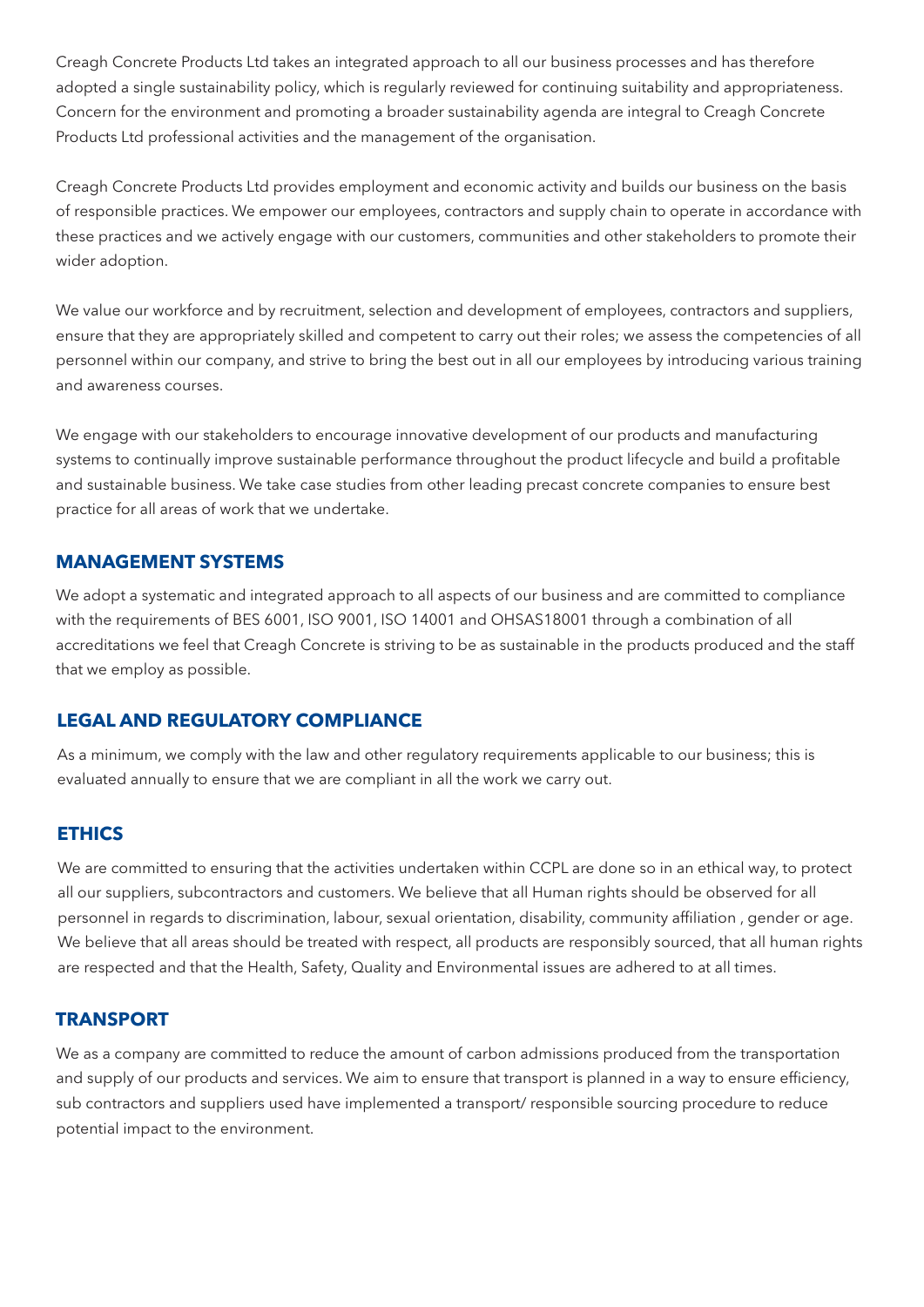## **CONTINUAL IMPROVEMENT**

We are committed to continually improve performance and to develop our integrated management system processes and activities. We maintain a documented framework for setting, implementing and reviewing objectives to drive forward this improvement.

## **PREVENTION**

We strive for the prevention of injury, ill health, pollution and non-conforming products; the minimisation of environmental harm, and the fair treatment of our employees and everyone in our supply chain.

## **PROCEDURES AND WORK PRACTICES**

We incorporate safety, health, environment, quality and responsible sourcing in the following business processes:

- design, selection and installation of plant
- management of suppliers and services
- identification of customer needs
- supply of products and services to meet or exceed customer expectation
- development of rules, standards and procedures
- provision of information and assistance to those who distribute, use, recycle or dispose of our products
- recruitment, induction and development of skilled, competent employees, contractors and suppliers
- consultation and involvement of employees, their representatives, contractors and suppliers
- reporting and investigation of incidents, near misses, hazards and non conformances
- operation and maintenance of plant and processes
- provision of welfare facilities
- development and testing of emergency procedures
- management and supervision of practices and performance

## **CLIMATE PROTECTION**

We set targets for the reduction of carbon emissions and aim to reduce our use of fossil fuels by seeking alternative and renewable energy sources. We promote best practices in sustainable construction, including use of a life-cycle approach.

## **LOCAL COMMUNITIES**

CCPL is committed to the highest standards of corporate social responsibility and creating positive relations in the local and wider communities in which it operates.

For many years this has been of fundamental importance and the community is always considered when CCPL undertake any activity. It works directly with schools, colleges, charities and community groups to provide social and economic resources and training to build effective long-term partnerships.

CCPL is committed to improving and developing new environmentally and socially supporting products through a transparent ethical approach to manufacturing, and these principles underpin its sustainability policies and approach to responsible sourcing and trading.